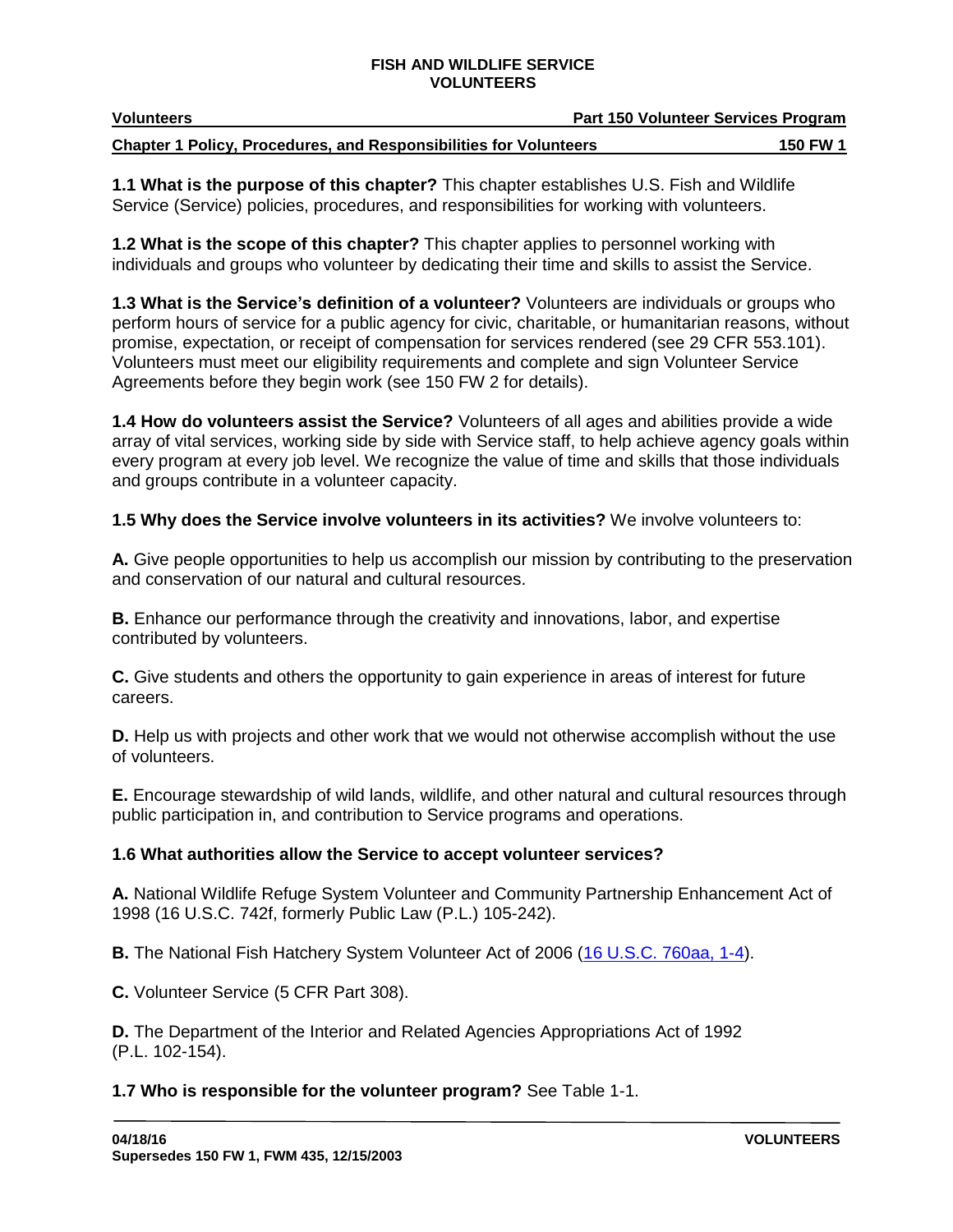т

**Volunteers Part 150 Volunteer Services Program**

**Chapter 1 Policy, Procedures, and Responsibilities for Volunteers 150 FW 1** 

| Table 1-1: Responsibilities for the Service's volunteer program                                                      |                                                                                                                                                     |  |
|----------------------------------------------------------------------------------------------------------------------|-----------------------------------------------------------------------------------------------------------------------------------------------------|--|
| These employees                                                                                                      | Are responsible for                                                                                                                                 |  |
| A. The Director                                                                                                      | Making sure the Service has a program and policy in<br>place that helps establish an effective working<br>relationship with volunteers.             |  |
| <b>B. The Chief - National Wildlife</b><br><b>Refuge System (NWRS)</b>                                               | Overseeing the Service's volunteer program, which<br>resides under his/her management authority.                                                    |  |
| <b>C. The National Volunteer</b><br>Coordinator, who is appointed<br>by the Chief - NWRS                             | (1) Planning, developing, and overseeing the<br>Service's volunteer program, policy, and procedures;                                                |  |
|                                                                                                                      | (2) Providing guidance and assisting other Service<br>programs and the Regions with their volunteer<br>programs;                                    |  |
|                                                                                                                      | (3) Developing and updating required forms, a<br>guidebook, and other appropriate media for operating<br>a volunteer program;                       |  |
|                                                                                                                      | (4) Coordinating with the National Conservation<br>Training Center to help them provide volunteer-<br>related training to programs and the Regions; |  |
|                                                                                                                      | (5) Coordinating efforts to make volunteer<br>opportunities known to the public through various<br>media sources;                                   |  |
|                                                                                                                      | (6) Representing the Service when working with<br>other Federal, State, and private organizations<br>regarding the Service's volunteer program; and |  |
|                                                                                                                      | (7) Preparing an annual report that includes a<br>breakdown of volunteer numbers, costs, and<br>benefits.                                           |  |
| <b>D. Regional Volunteer</b><br>Coordinators, who are<br>appointed by their Regional<br>Directors or their designees | (1) Implementing and coordinating the Regional<br>volunteer program;                                                                                |  |
|                                                                                                                      | (2) Providing guidance and assisting Regional<br>programs and field stations with their volunteer<br>programs;                                      |  |
|                                                                                                                      | (3) Assisting programs and field stations to<br>coordinate efforts to make Regional volunteer                                                       |  |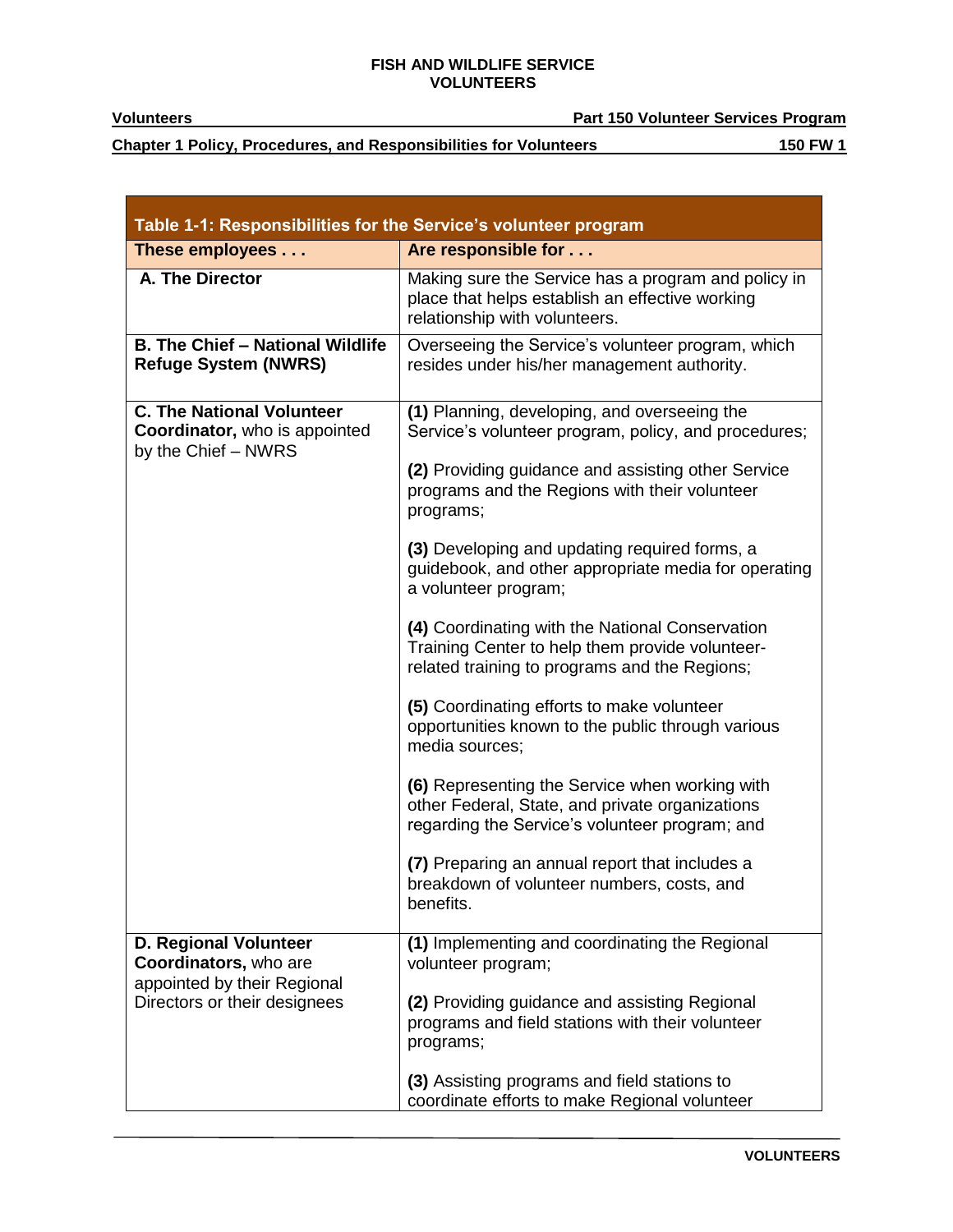**Chapter 1 Policy, Procedures, and Responsibilities for Volunteers 150 FW 1** 

| Table 1-1: Responsibilities for the Service's volunteer program |                                                                                                                                                                                                        |  |
|-----------------------------------------------------------------|--------------------------------------------------------------------------------------------------------------------------------------------------------------------------------------------------------|--|
| These employees                                                 | Are responsible for                                                                                                                                                                                    |  |
|                                                                 | opportunities known to the public;                                                                                                                                                                     |  |
|                                                                 | (4) Assisting programs and field stations to<br>coordinate volunteer training opportunities;                                                                                                           |  |
|                                                                 | (5) Disseminating relevant volunteer information to<br>programs and field stations;                                                                                                                    |  |
|                                                                 | (6) Participating in Regional station reviews, visitor<br>services evaluations, and other Regional programs<br>that are related to volunteers; and                                                     |  |
|                                                                 | (7) Preparing a Regional annual report that includes<br>a breakdown of volunteer numbers, costs, and<br>benefits and sending it to the National Coordinator.                                           |  |
| E. Project Leaders/Supervisors                                  | (1) Effectively using volunteer services to enhance<br>their programs;                                                                                                                                 |  |
|                                                                 | (2) Implementing and adhering to Service policy for<br>volunteer programs;                                                                                                                             |  |
|                                                                 | (3) Ensuring volunteers comply with all safety training<br>requirements (Service Manual Parts 240-244),<br>especially 240 FW 9, Safety for Volunteer and<br>Youth/Collegiate Program Participants; and |  |
|                                                                 | (4) Designating a field station employee to oversee<br>their station's volunteer program.                                                                                                              |  |
| <b>F. Field Station Volunteer</b>                               | (1) Marketing volunteer opportunities,                                                                                                                                                                 |  |
| <b>Coordinator</b>                                              | (2) Giving an orientation to the field station for new<br>volunteers,                                                                                                                                  |  |
|                                                                 | (3) Providing or coordinating any training volunteers<br>may need to do their jobs,                                                                                                                    |  |
|                                                                 | (4) When appropriate, recognizing volunteers for the<br>work they have contributed on behalf of the field<br>station,                                                                                  |  |
|                                                                 | (5) Giving volunteers a performance evaluation at the                                                                                                                                                  |  |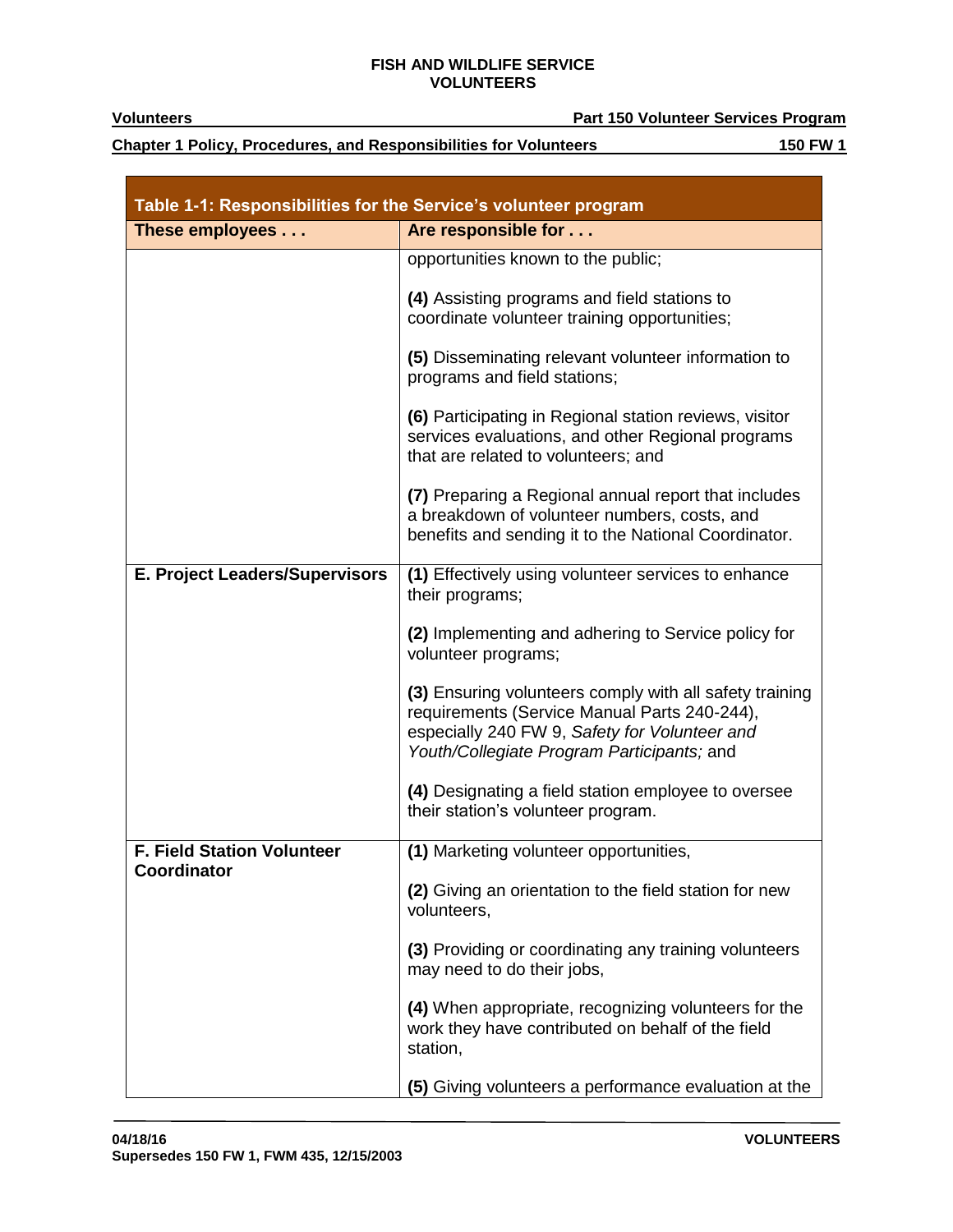**Volunteers Part 150 Volunteer Services Program**

**Chapter 1 Policy, Procedures, and Responsibilities for Volunteers 150 FW 1**

| Table 1-1: Responsibilities for the Service's volunteer program |                                                                                                                                                  |
|-----------------------------------------------------------------|--------------------------------------------------------------------------------------------------------------------------------------------------|
| These employees                                                 | Are responsible for                                                                                                                              |
|                                                                 | end of their work assignment, and<br>(6) As part of the Service's annual volunteer report,<br>compiling and sending volunteer accomplishments to |
|                                                                 | the Regional Volunteer Coordinator.                                                                                                              |

## **1.8 What activities are appropriate for volunteers, and what policies must volunteers be aware of when performing that work?**

**A.** Volunteers may participate in almost any capacity in Service work. They may conduct fish and wildlife population surveys, band birds, lead tours and educational activities for school groups and other visitors, do laboratory research, help and identify cultural resources, perform administrative duties, work with computers and other technical equipment, maintain Service facilities, and much more. They may work full- or part-time, give a few hours a week or month, or just provide support during special events.

**B.** All Department and Service safety and health policies apply to volunteer services. Additional information on occupational safety and health can be found in Parts 240-244 of the Service Manual. The Service-specific safety policy for volunteers is 240 FW 9, *Safety for Volunteer and Youth/Collegiate Program Participants.*

**C.** Depending on their access to facilities, systems, and information, volunteers must undergo required Privacy Act and Federal Information Systems Security Awareness training. For example, a volunteer must undergo a background check before handling sensitive documents, such as investigative reports and other Law Enforcement (LE) files, personnel files, and financial disclosure forms. Also see section 1.13.

**D.** Volunteers may assist with the operation of Friends nature stores as long as they have a signed Friends organization volunteer agreement. This agreement is required in addition to the signed Volunteer Service Agreement – Natural and Cultural Resources (Optional Form (OF) 301A). In this situation, the Friends organization is responsible for tort and liability claims.

# **1.9 When is the use of volunteer services not appropriate?**

**A.** Volunteers must not displace an employee in a position that is part of the program/station's approved organizational chart, nor may we use volunteers in place of authorized service-type contracts.

**B.** Volunteers must not collect fees or handle money owed to the United States Government except for recreation fees, which they are allowed to collect under 16 U.S.C. 6810(a) and 16 U.S.C. 3911(g). Volunteers collecting fees should be designated as Collection Officers under 261 FW 1, Cash Accountability, and complete FWS Form 3-2157. Recreation fees include those for the America the Beautiful – The National Parks and Federal Recreation Lands Pass, Refugespecific annual and daily entrance fees, and the Federal Duck Stamp.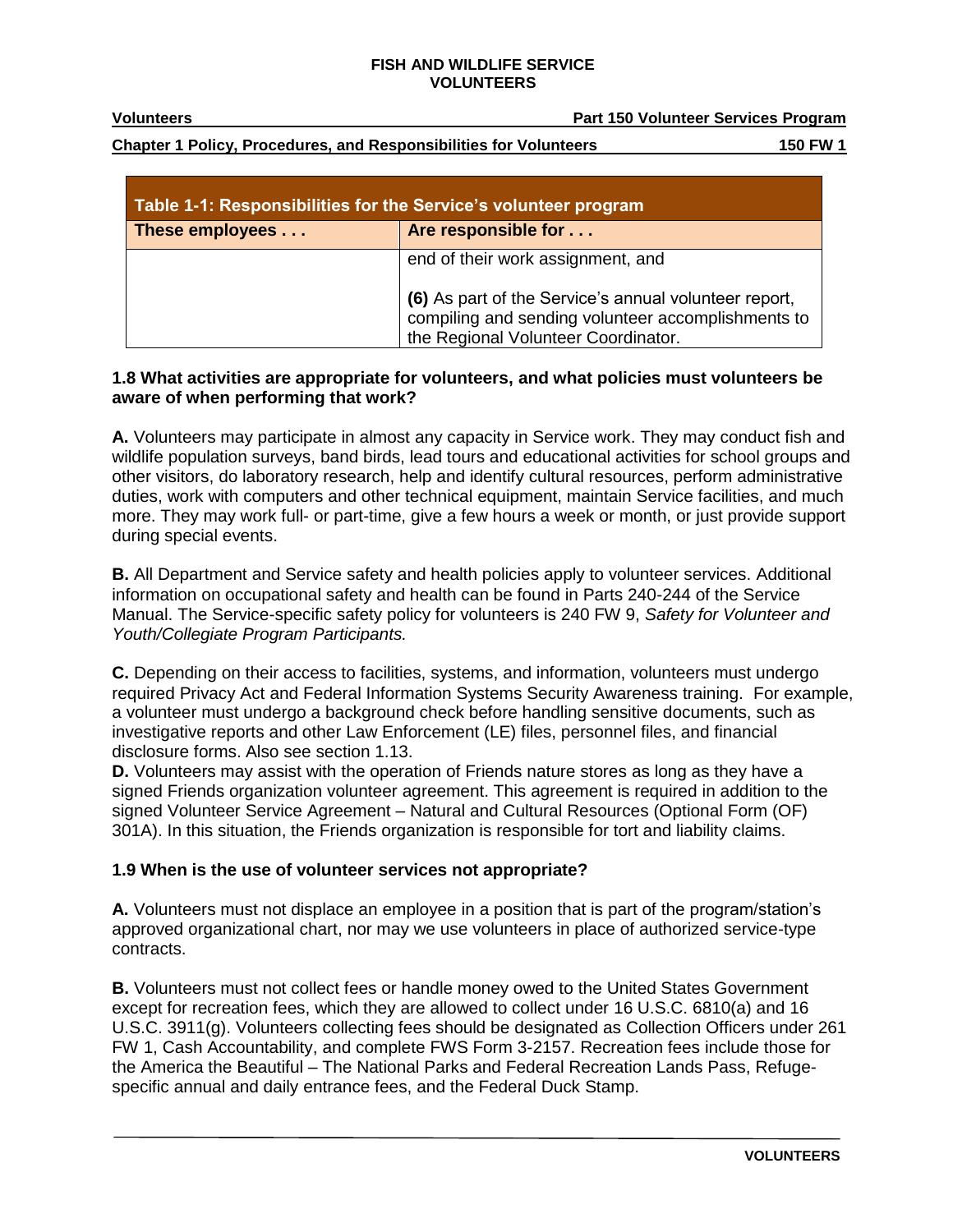| <b>Volunteers</b>                                                        | Part 150 Volunteer Services Program |  |
|--------------------------------------------------------------------------|-------------------------------------|--|
| <b>Chapter 1 Policy, Procedures, and Responsibilities for Volunteers</b> | <b>150 FW 1</b>                     |  |

**C.** We must not use volunteers for Law Enforcement (LE) activities. Volunteers must not issue citations or carry firearms for LE activities (see 240 FW 9, *Safety for Volunteer and Youth/Collegiate Program Participants*). However, volunteers may observe and report problems to Service LE officers.

### **1.10 What other requirements must employees keep in mind when establishing working relationships with volunteers?**

**A.** Employees may not directly supervise family members who are volunteering.

**B.** Volunteers must not represent themselves as official spokespersons for the Federal Government or the Service.

**C.** A volunteer who is also a member of a Friends organization cannot count their volunteer hours when:

**(1)** Performing work directly related to the operation and administration of the Friends organization; or

**(2)** Engaging in lobbying, solicitation of donations, or gambling activities.

**D.** If an active volunteer serves as a member of a Friend's board, he/she must be mindful of and keep formal board activities separate from official Service volunteer activities (see our Friends policy at 633 FW 1-4).

### **1.11 Are there any activities that volunteers can perform that require special training?**

**A.** Yes. Only with the required Federal training and certificates can volunteers participate in hazardous jobs, such as firefighting; operating heavy equipment, watercraft, off-road utility vehicles, and chainsaws; rocket netting; or using explosives. Volunteers must comply with all safety training requirements in Parts 240 through 244 of the Service Manual. For specific volunteer safety requirements, see 240 FW 9, *Safety for Volunteer and Youth/Collegiate Program Participants*.

**(1)** Operation of regular Government vehicles, heavy duty vehicles, and specialized equipment requires compliance with our policy in 150 FW 3, and Parts 243, 321, and 322 of the Service Manual.

**(2)** Firefighting and public safety is our first priority, and all fire management plans and activities must reflect this commitment. Every supervisor, employee, and volunteer is responsible for safe work practices and procedures during fire management activities, as well as identifying and reporting unsafe conditions.

**(a)** Before volunteers may participate in fire management activities, they must have signed a Volunteer Service Agreement (OF 301A) and meet all the qualification standards for whatever fire position they are occupying.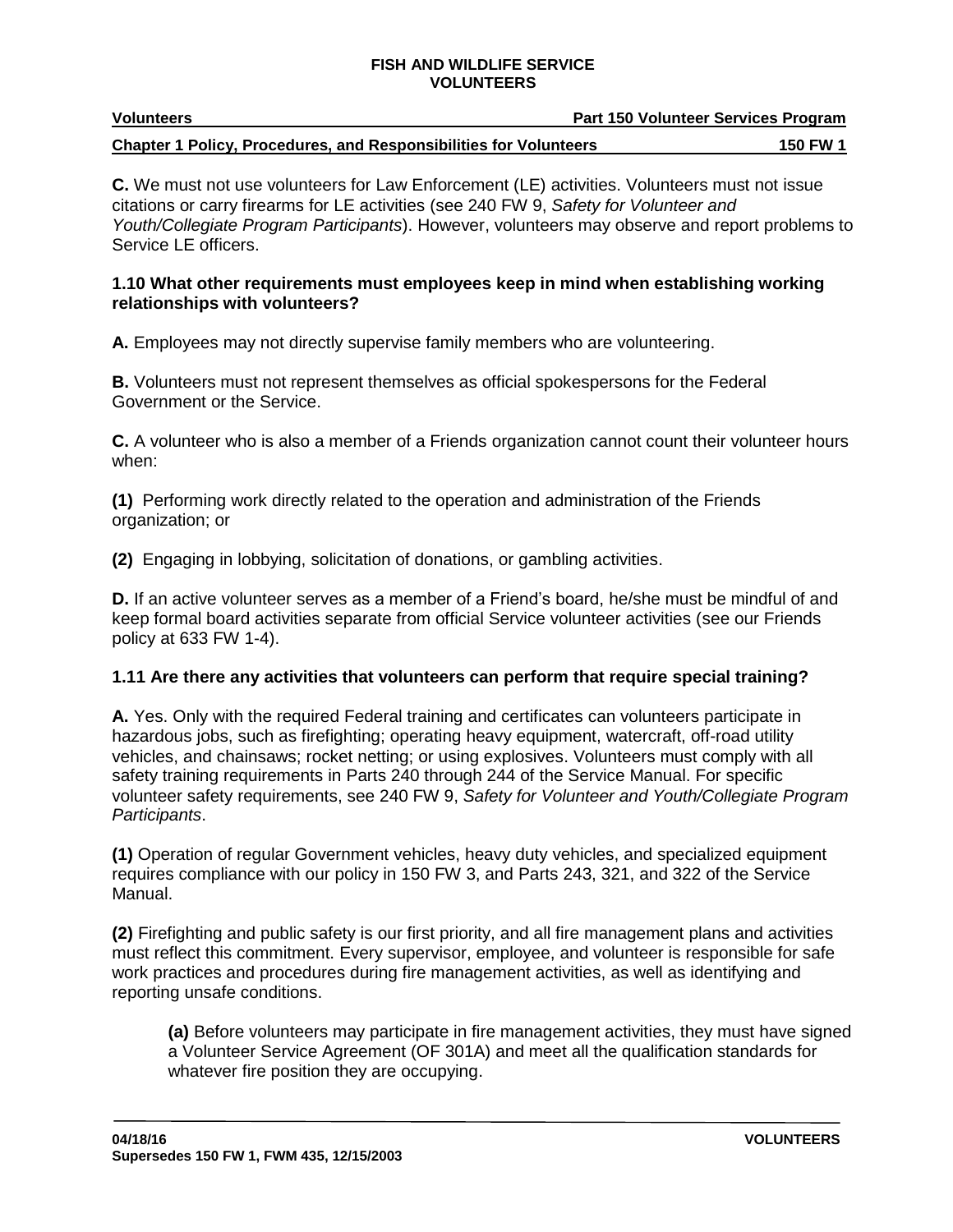| <b>Volunteers</b>                                                        | <b>Part 150 Volunteer Services Program</b> |          |
|--------------------------------------------------------------------------|--------------------------------------------|----------|
| <b>Chapter 1 Policy, Procedures, and Responsibilities for Volunteers</b> |                                            | 150 FW 1 |

**(b)** Fire training requirements are covered in 621 FW 1, Fire Management Program.

**B.** Volunteers may use firearms if their supervisor authorizes it and:

**(1)** The volunteer is 18 years of age or older;

**(2)** Only in the following circumstances:

**(a)** In bear or other dangerous animal habitat to protect themselves or members of their work team, and

**(b)** For other official duties, such as management of nuisance or invasive animals; and

**(3)** When the volunteer has documentation of successful completion of a Regionally-approved firearms training course and meets any additional Regional requirements.

### **1.12 What is a Job Hazard Assessment and when is it required.**

**A.** Project Leaders/supervisors are responsible for evaluating volunteer assignments that may pose safety hazards. On a case-by-case basis, they must develop a Job Hazard Assessment for any hazardous activities in accordance with policy in 240 FW 1 and for any activity for which we report an injury or accident (see 240 FW 7).

**(1)** We consider a high risk assignment as one with the potential to cause injury or illness, or one where there's a likelihood that a person may be harmed or suffer adverse health effects if exposed to a hazard.

**(2)** The Job Hazard Assessment is a process we use to identify existing or potential safety and occupational health hazards associated with operations or job tasks.

**B.** Project Leaders/supervisors must use FWS Form 3-2279, Job Hazard Assessment, to assess any operation that could result in serious injury or death to employees, volunteers, Youth Conservation Corps members, students, or others who come in contact with Service operations and activities.

**C.** Every task that requires Personal Protective Equipment (PPE) must have a Job Hazard Assessment. The assessment must identify the mandatory or recommended PPE and training to accomplish the work in a safe and healthy manner.

**D.** If the activity requires operational and safety training, certification, or equipment, the Project Leader/supervisor must not allow the volunteer to perform the job until they complete the requirements.

**1.13 When is it necessary for a volunteer to undergo a background investigation?** It depends on the volunteer's duties and the anticipated length of service. In 2004, Homeland Security Presidential Directive 12 (HSPD-12) established Federal standards for secure and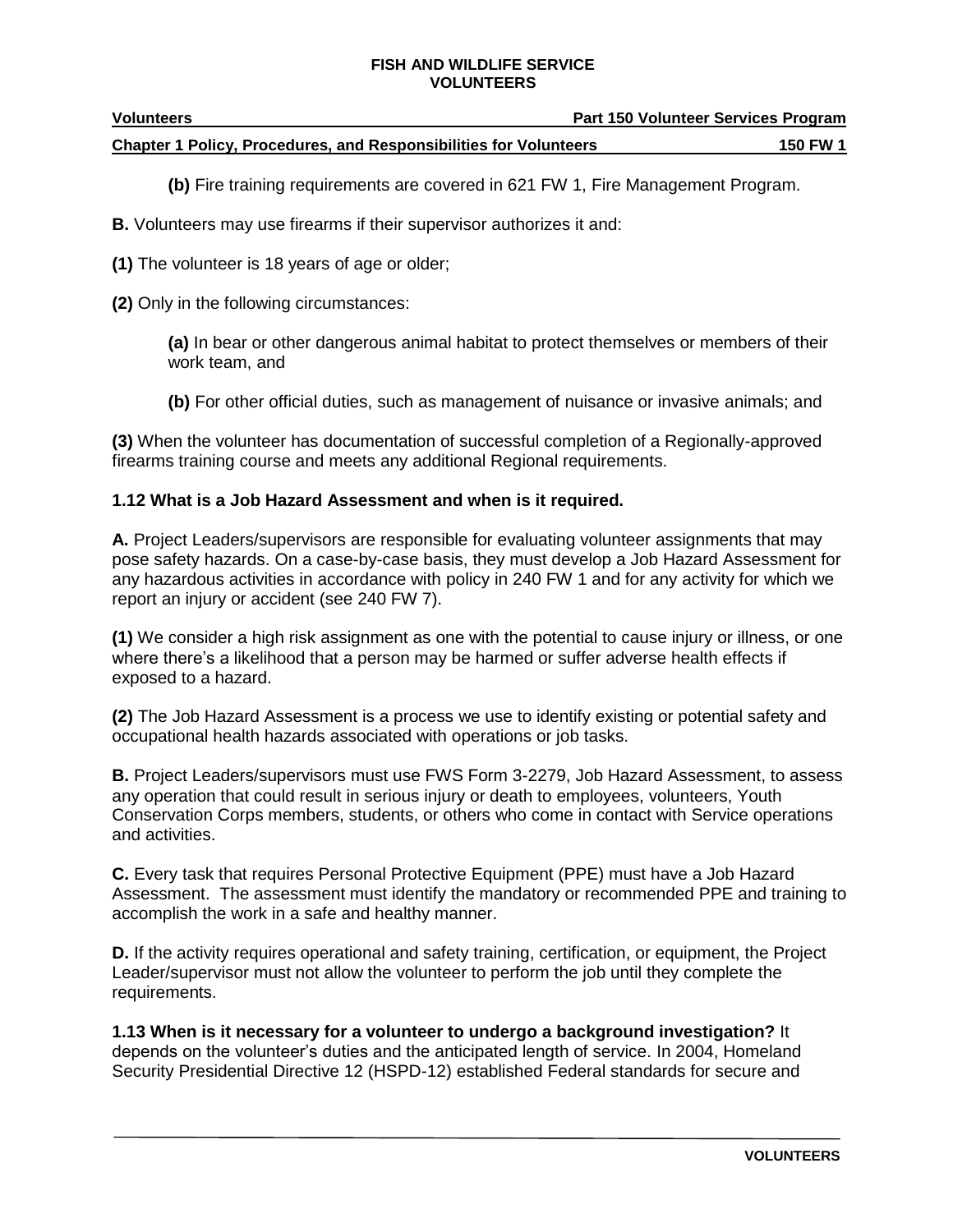| <b>Volunteers</b>                                                        | <b>Part 150 Volunteer Services Program</b> |  |
|--------------------------------------------------------------------------|--------------------------------------------|--|
| <b>Chapter 1 Policy, Procedures, and Responsibilities for Volunteers</b> | 150 FW 1                                   |  |

reliable identification that Federal agencies must issue to their employees, contractors, and volunteers (also see 5 U.S.C. 2105). Following are the requirements (also see Exhibit 1):

**A.** Many volunteers are not affected by HSPD-12 as they do not typically need to access Service facilities, information systems, or sensitive information without supervision. For example, we typically do not have to conduct a background investigation or get fingerprints for a volunteer who is engaged exclusively in on-the-ground habitat restoration or landscaping work.

**(1)** *Unsupervised* means a volunteer is not working directly with their supervisor or another Service employee; instead, they are working on their own.

**(2)** *Supervised* means a volunteer is working directly with their supervisor or another Service employee. This means they are looking at the same computer screen together, reviewing the same physical documents together, going to the same meetings together, or accessing the same secure areas together. The volunteer is not left alone.

**(3)** *Service facilities* are Government-owned or leased offices or buildings.

**(4)** *Service information systems* include any computer or other access point connected and accessible to our internal network servers and electronic files.

**(5)** *Sensitive information* is information not available to the public. This includes Privacy Act information.

**B.** If a volunteer will have access to public areas only, and not to Service facilities or information systems, a background investigation, otherwise known as a National Agency Check with Inquiries (NACI), is not required.

**(1)** *Public areas* are those areas where the public does not have access to any computer or other access point connected and accessible to our internal network servers and electronic files, as well as sensitive information.

**(2)** *Non-public areas* are any areas where the public cannot roam free because of Service information systems and sensitive information.

**C.** The costs of obtaining fingerprint checks or a NACI must be covered by the program or field station.

**D.** If a volunteer has unsupervised access to Service facilities or information systems **for 120 consecutive calendar days (4 months) or less**, he/she must:

**(1)** Undergo a fingerprint check, and

**(2)** Obtain a Personal Identity Verification (PIV)/Department of the Interior (Departmental) access card.